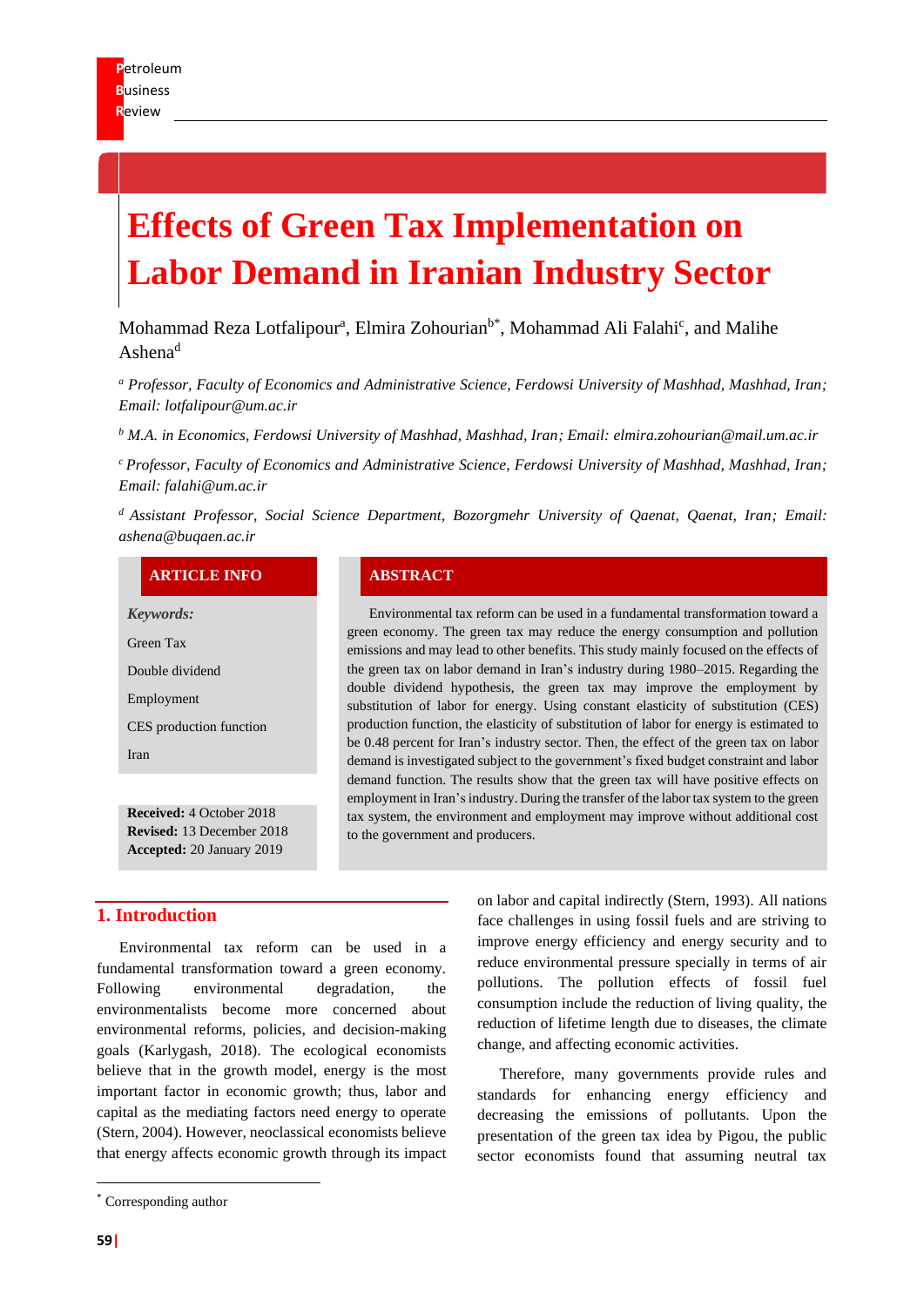revenues into the greener tax system reduces the inefficiency of the tax system and results in environmental quality improvement (Amin Rashti and Siami Araghi, 2012).

Theoretically, the green tax reform is often accompanied by "double dividend" (Bovenberg and Mooij, 1994). The hypothesis is that such reform creates social benefits by reducing pollution and increases the economic prosperity through the economic efficiency of the tax system (Miguel and Manzano, 2011). The green tax policies are widely used in industrialized countries, but they are less used in transitional and developing countries (Ivanova, 2017).

In implementing environmental taxes, governments should consider achieving environmental goals in addition to improving economic targets such as the reduction in unemployment rates. However, economic and social consequences may make it politically difficult to implement environmental policies. Therefore, economists have argued that complementary policies such as cutting public spending can be used to reduce the environmental tax burden on the income of the private sector (Kuralbayeva, 2019).

Iran is among the top  $10 \text{ CO}_2$  emitting countries and needs to reduce its consumption of fossil fuels and the emissions of greenhouse gases (GHG) by setting energy and climate policy goals (IEA, 2019). Significant and diverse energy potential is a source of competitive advantage for Iran, particularly in a world where environmental constraints will continue to increase. Iran's overall policy began to encourage improved sustainability in terms of economic and environmental issues. For example, at the UN Climate Change Conference in Paris, Iran stated its commitment to reducing  $CO<sub>2</sub>$  emissions by 8%–12% against the 2005 level (European Union, 2016). The goal is that Iran makes use of its abundant energy potential through the environmentally responsible development and through the efficient use of diverse energy resources in production and consumption sectors.

The aim of this study is to assess the effects of the green tax implementation on employment for the specific case of Iran's industry sector. In order to estimate the elasticity of the substitution of labor for energy, a constant elasticity of substitution (CES) production function is used. The elasticity of the substitution is estimated for Iran's industrial sector during 1980–2015.

Therefore, the contribution of this study is that it provides evidence how Iran's economy responses to the

green tax in terms of substitution of employment for energy. The benefits of the green tax may guide policymakers toward reforming energy and environmental policies. The paper is organized as follows: Section 2 provides a review of the related literature, and Section 3 deals with the model and methodology. Section 4 covers the estimation results, and finally, Section 5 summarizes the findings and draws the conclusions.

### **2. Literature Review**

Environmental tax based on the initial theory of Pigou was widely discussed by environmental economists in the 1970s (Kirchgassner et al., 1998). Tullock (1967) introduced double dividend hypothesis, proposing again Pigou theory and indirect tax for controlling energy consumption and environmental externalities. According to the double dividend hypothesis, the green tax reduces the energy consumption and emissions. Therefore, as the first benefit, it improves the environment by using alternative fuels and affordable technologies (Anger et al., 2006). Furthermore, as the second benefit, the green tax creates additional revenues for the government and leads to the improvement in the efficiency of the tax system by substituting the green tax instead of inefficient tax (Bovenberg and Mooij, 1994; Goldani and Amadeh, 2014; Nicolau, 2010). Based on environmental double dividend, environmental tax reform instead of the labor tax system can reduce unemployment (Kirchgassner et al., 1998; Ziesemer, 2003). In double dividend hypothesis, the superior way for the additional revenue is the payment of subsidies for investing in new technologies that improve the environment and employment (Ziesemer, 1995).

In the past decade, the green tax has played a growing role in the environmental policies of OECD countries (Anger et al., 2006). The green tax can be divided into three types: Pigou tax or tax per unit of emissions and environmental degradation; the indirect environmental tax on production inputs or consumers' goods associated with environmental pollution; and environmental regulations that have effects similar to indirect environmental taxes (Paytakhti Oskooe and Nahidi, 2008). In Iran, no type of the green tax has been implemented so far, so more subsidies have been paid for energy carriers. Thus, economic and environmental objectives of the green tax can be achieved by the gradual reduction and elimination of energy subsidies and implementation of the green tax as energy price rises.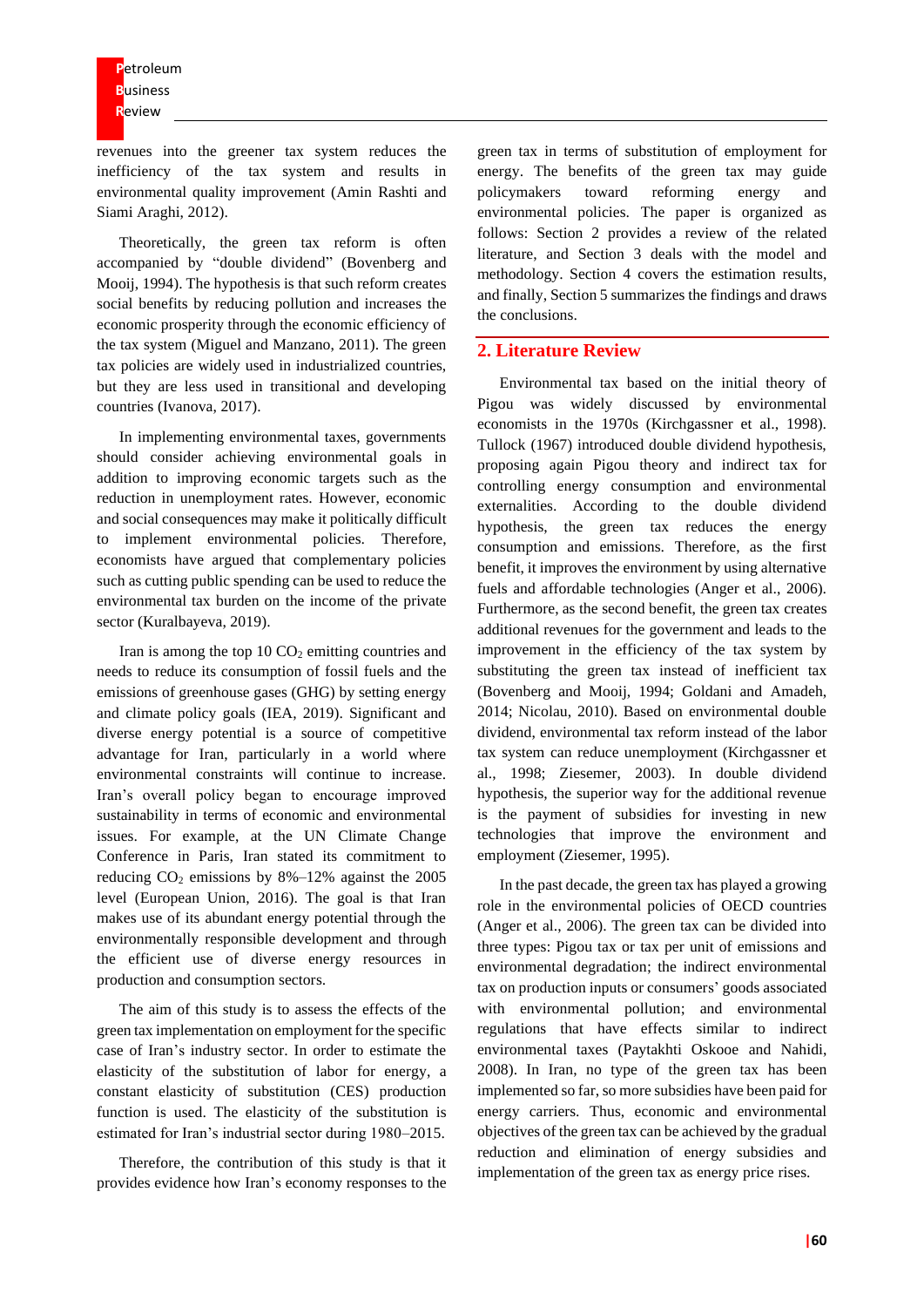

The increase in energy price encourages the producers to improve the production technology and urge the households to change consumption patterns (Guillaume and Zytek, 2010). Industry demand of energy is the main cause of carbon dioxide emissions which is also associated with the economic growth. Higher energy prices lead to the diversification of energy resources. Substituting the other inputs for the energy in the industry may lead to sustainable economic growth and energy consumption reduction (Kim and Heo, 2013).

Bye (1996), in a small open economy; Bovenberg and Van der Ploeg (1998), in a small open economy with structural unemployment caused by cost pressure; Albert and Meckl (2001) assuming inflexible wages; Brik and Michaelis (2002) using theoretical economic equations and endogenous and exogenous models of economic growth; and Kuralbayeva (2013), using a model of an economy with the informal sector in developing countries have investigated the effects of the green tax on employment.

The effect of the green tax implementation on employment and double dividend hypothesis has been studied in several papers (Carraro et al., 1996; Kuper, 1996; Kirchgassner et al., 1998; Holmlund and Kolm, 2000; Bohringer et al., 2001; Kumbaroglu, 2003; Agnolucci, 2009). The results of most studies confirm the positive effects of the green tax on employment in different situations. González (2018) provides a comprehensive review of the related literature about double dividend hypothesis of environmental tax reform, including a statistical and a meta-regression analysis. Different simulations from 40 studies have been analyzed. About 55% of the simulations have achieved a double dividend, concluding that although the environmental dividend is almost always achieved, the economic dividend still remains an ambiguous question that needs further research.

González and Ho (2018) have developed a detailed dynamic computable general equilibrium (CGE) model examining 101 industries and commodities in Spain in order to simulate the economic and environmental effects of an environmental fiscal reform. They simulated an increase in the taxes and a reduction in subsidies for these industries and used new revenues to reduce labor, capital, and consumption taxes. Their results suggested that the double dividend hypothesis can be achieved. After three to four years after implementing an environmental fiscal reform (EFR), gross domestic product (GDP) is higher than the base case hydrocarbon consumption and pollutants.

Maxim et al. (2019) presented a meta-regression analysis of the simulation studies concerning the green tax reform (GTR) across European and non-European countries. Their results showed that both tax and tax revenue recycle policies play a significant role in determining the employment effect. However, region specific policy design is required for optimal employment effect.

Fan et al. (2019) studied the particular evolution paths of economic growth, pollution intensity, and resource intensity applying different environmental tax parameters in China. Their results indicated the robust beneficial role of environmental tax in green development.

Kuralbayeva (2019) investigated the consequences of environmental tax reforms for unemployment and welfare in the case of developing countries. Under the indexation of unemployment benefits and informalsector income that give rise to a double dividend, a lower level of public spending is associated with a smaller negative impact on the after-tax income of households and a higher increase in employment. The model implies that a complementary policy, in terms of lower public spending, is unlikely to be socially acceptable and does not support the case of a green tax reform in developing countries.

Some studies have examined the theoretical dimensions of environmental taxes in Iran (Paytakhti Oskooe, and Nahidi, 2008; Hasanloo et al., 2012; Paytakhti Oskooe, and Tabaqchi Akbari, 2012; Jamshidi et al., 2012; Goldani and Amadeh, 2014; Sedehi and Esfahanian, 2019). Pajooyan and Moein Nemati (2010) investigated the economic effects of carbon tax with a general equilibrium model for Iran. Amin Rashti and Siami Araghi (2012) studied the relationship between unemployment and the green tax for some OECD countries. Asiae et al. (2012), using a translog cost function, showed that the removal of energy subsidies in Iran has a positive effect on employment and a negative effect on economic growth. Mirhosseini et al. (2017) investigated the relationship between the green tax reforms and shadow economy using a CGE Model. They concluded that labor tax and capital tax on the environment will change GDP, welfare, and unemployment.

Some other studies have investigated substitution of production inputs. Using the CES production function in the United States, Prywes (1986) showed that energy and capital are complementary, and labor, material, and energy are a substitute for each other. Kemfert (1998),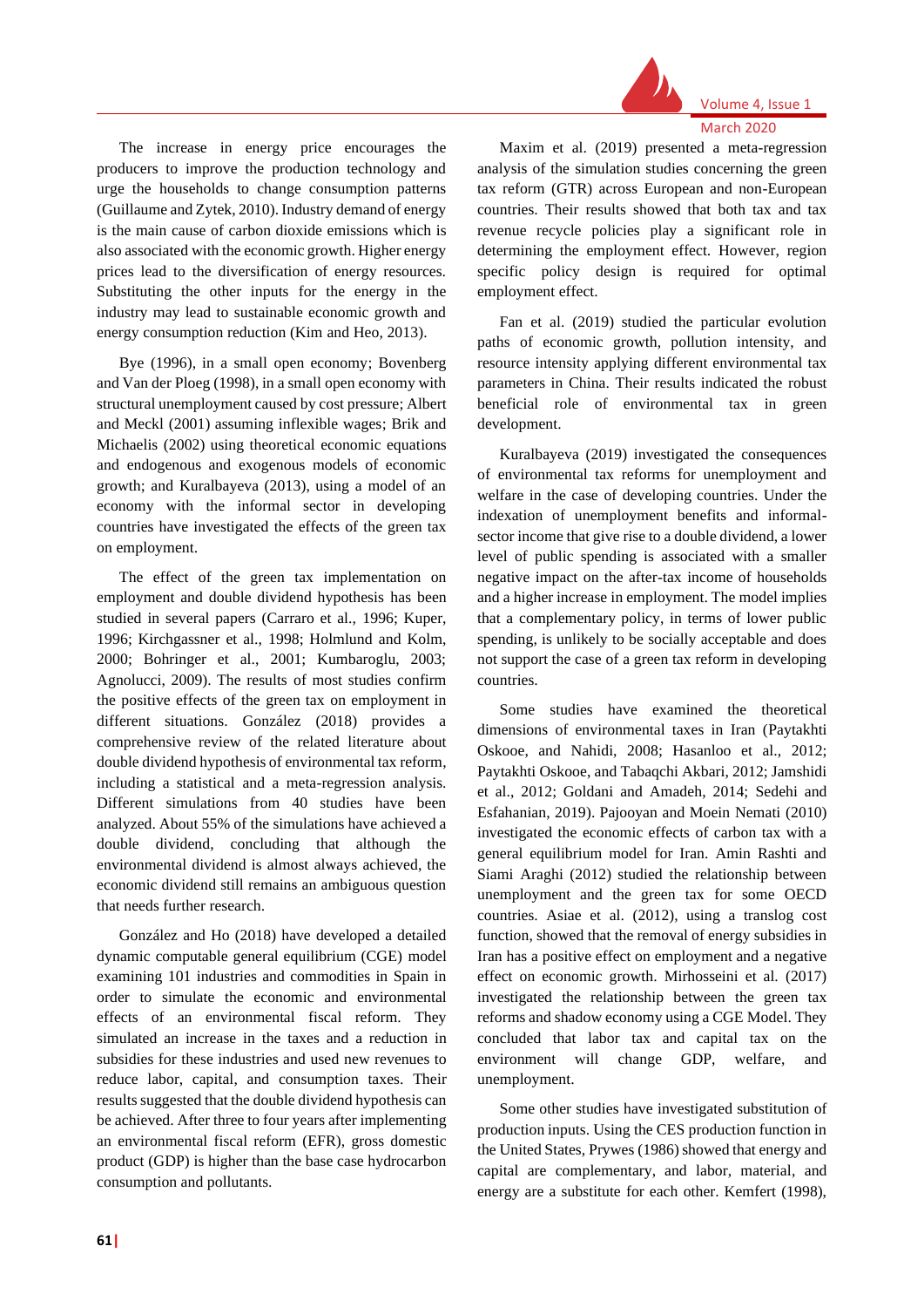**P**etroleum **B**usiness **R**eview

using the multi-stage CES production function in Germany, showed that production factors are the substitute factors. Thompson (2010), using the Cobb-Douglas function in the United States, demonstrated that capital, labor, and energy are a substitute for each other. Aziz (2007) used a two-stage translog cost function in five developing countries and reported that factors of production are a substitute for each other. Also, Ma et al. (2008) showed that labor, capital, and energy are a substitute for each other in China. Haller et al. (2013) reported the same results for Ireland. Smyth et al. (2011) and Zha and Ding (2014), using a translog production function in China, showed that the elasticity of substitution of energy for capital is more than that of substitution of labor for energy.

Koetse et al. (2006), applying a meta-regression model, showed that real changes in the demand for capital due to the increase in energy price are applicable in a long-run process. Khodadad Kashy and Jani (2011), using a CES production function in the large industries of Iran, demonstrated that the substitution of labor for energy is quicker than the substitution of labor for capital. Moreover, Eslamloueian and Ostadzad (2014) showed that labor, energy, and capital are a substitute for each other.

According to the literature on the substitution of labor for energy, as well as the macroeconomic effects of the green taxation, the effects of the green tax on employment are examined in this study. The review of the related literature shows that few studies have investigated the effects of the green tax on Iranian economy. Furthermore, different economies may show contradictory findings in terms of economic performance. Thus, this study aimed to examine the impacts of the green tax on employment in the industrial sector of Iran.

#### **3. Methodology**

The driving force behind the effect of the green tax on employment is the technical substitution that causes producers to find motivation for the substitution of labor for energy (Koskela et al. 1999). Therefore, the increasing energy price as a result of the green tax reform leads to increased demand for the new inputs. Although there are other factors in the production function, according to the purpose of the research which considers the impact of labor and energy and their substitution, labor is considered as a factor along with energy. Only these two factors have been examined because we seek to increase labor demand and improve the employment

by implementing the policy of increasing energy price (an environmental policy).

The main concept of the measurement of substitution elasticity was developed by Hicks in 1932 (Koetse et al. 2006). Substitution elasticity (σ) measures the ratio of the relative reaction of production factors  $(\frac{E}{L})$  $\frac{E}{L}$ ) to the relative changes of the prices  $(\frac{pe}{2})$  $\frac{\mu_e}{w}$ ); assuming fixed production, one may obtain:

$$
\sigma = \frac{\Delta\left(\frac{E}{L}\right)}{\Delta\left(\frac{p_e}{w}\right)} \cdot \frac{\frac{p_e}{w}}{\frac{E}{L}} = \frac{\% \Delta S_E}{\% \Delta S_L} \tag{1}
$$

Despite numerous functional forms for estimating production function, most economic models often use CES production function to describe producer behavior (Kemfert, 1998). In this study for the substitution of labor for energy, CES production function is defined as:

$$
Y = A\left(aE^{-\beta} + bL^{-\beta}\right)^{-\frac{1}{\beta}}\tag{2}
$$

where *Y* is the amount of productions, *E* represents energy consumption, *L* stands for the number of labors, and *A* is the efficiency parameter; *a* and *b* indicate the distribution parameters, and β is the substitution parameter. Also,  $β > -1$ ,  $A > 0$ , *a* and  $b > 0$ , and  $σ =$ 1/(1+β) (Kemfert, 1998).

To determine the level of the inputs and the elasticity of substitution, cost minimization is considered at a certain level of the production as follows:

$$
\begin{aligned}\n\min \, \widetilde{p_e} E + \widetilde{w} L \\
\text{S.T} \\
Y &= \left( a E^{-\beta} + b L^{-\beta} \right)^{-\frac{1}{\beta}}\n\end{aligned} \tag{3}
$$

where  $\widetilde{p_{e}}$  and  $\widetilde{w}$  are the price of production factors.

According to the shepherd's theorem, the conditional demand function of inputs is given by:

$$
E^* = a^{\sigma} \widetilde{p_e}^{-\sigma} \left[ a^{\sigma} \widetilde{p_e}^{(1-\sigma)} + b^{\sigma} \widetilde{w}^{(1-\sigma)} \right] \overline{^{(1-\sigma)}} Y \tag{4}
$$

$$
L^* = b^{\sigma} \widetilde{w}^{-\sigma} \left[ a^{\sigma} \widetilde{p_e}^{(1-\sigma)} + b^{\sigma} \widetilde{w}^{(1-\sigma)} \right] \overline{1-\sigma}
$$
 (5)

By solving the first order conditions and considering the above equations, the following equations are obtained:

$$
\left(\frac{E^*}{L^*}\right) = \left(\frac{a}{b}\right)^\sigma \times \left(\frac{\widetilde{w}}{\widetilde{p_e}}\right)^\sigma \tag{6}
$$

$$
Ln\left(\frac{E^*}{L^*}\right) = \sigma Ln\left(\frac{a}{b}\right) + \sigma Ln\left(\frac{\widetilde{w}}{\widetilde{p_e}}\right)
$$
\n(7)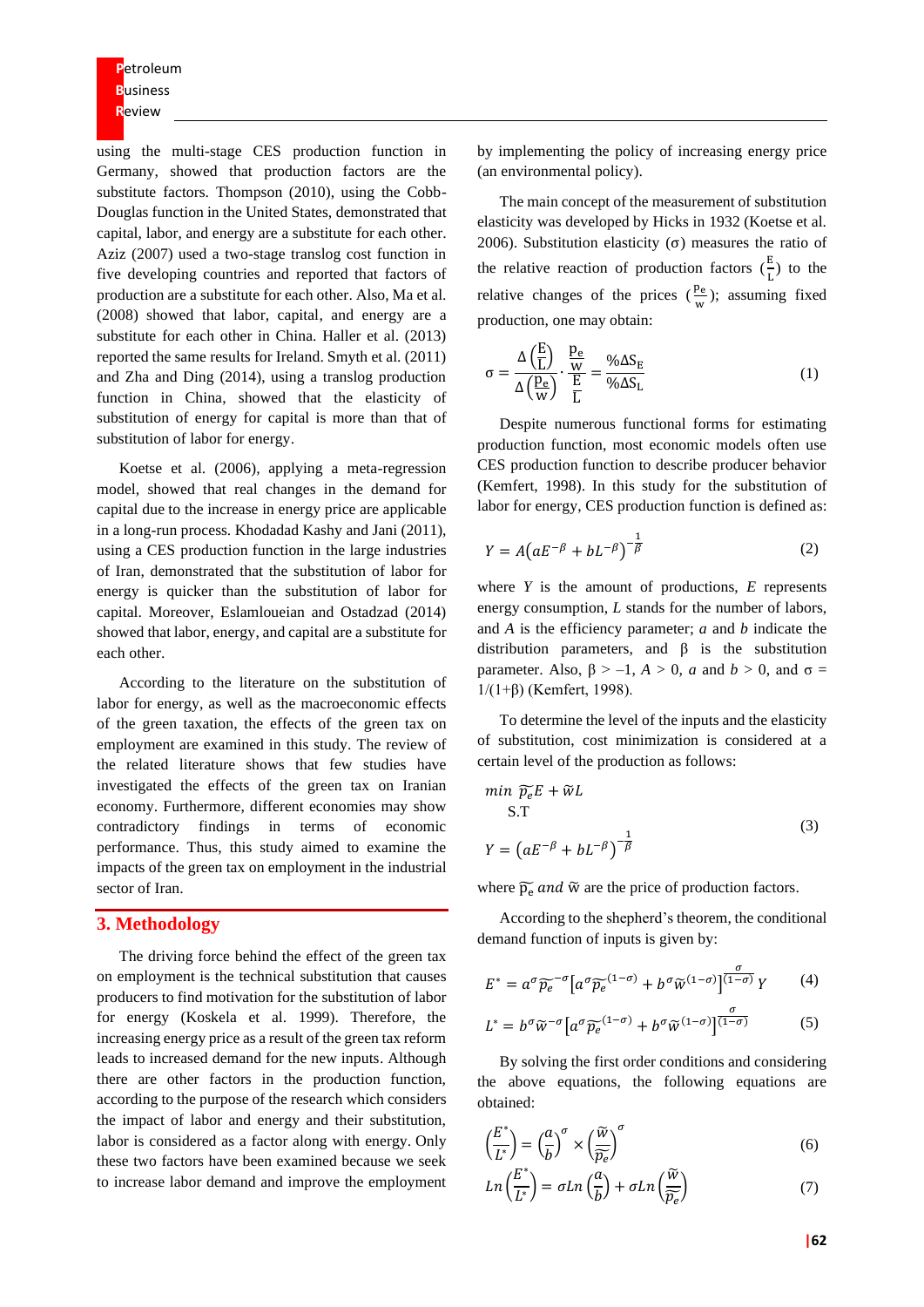

It is assumed that in the case of changing the ratio of prices, the factors ratio does not change simultaneously, and this adjustment occurs within one year (Khodadad Kashi and Jani, 2011):

$$
\left[\frac{\left(\frac{E}{L}\right)}{\left(\frac{E}{L}\right)_{-1}}\right] = \left[\frac{\left(\frac{E}{L}\right)^{*}}{\left(\frac{E}{L}\right)_{-1}}\right]^{\theta} \tag{8}
$$

Therefore, the following equation is obtained based on growth rate of variables and the above assumption:

$$
Ln\left(\frac{E}{L}\right) = \sigma \theta Ln\left(\frac{a}{b}\right) + \sigma \theta Ln\left(\frac{\widetilde{w}}{\widetilde{p_e}}\right) + (1 - \theta) Ln\left(\frac{E}{L}\right)_{-1}
$$
\n(9)

where  $\theta$  is the adjustment factor.

To examine the effects of the green tax on employment, two different tax systems are considered. If the labor tax system is considered as the initial one, in this case  $t_w > t_{pe}$ , where  $t_{pe}$  is the rate of the tax on energy price and  $t_w$  is the rate of the tax on labor wage.

Considering taxes on energy price and taxes on labor wage, another tax system is created. When the level of production and the tax revenues in both tax systems are the same, the level of employment will be different. In the new system, the rate of the tax on energy is higher than that of the tax on labor, that is  $t_{pe} > t_w$ .

To change the labor tax system to the green tax system, several conditions must be fulfilled. The level of primary production  $(Y_0)$  based on the initial tax rates is considered to be the same in both systems, and it will move along the isoquant production curves to increase the employment. For maximizing the profit, the total cost and also the government budget constraint is assumed fixed (Koskela et al., 1998). According to Figure 1, point A shows the labor tax system  $(t_{pe} < t_w)$ , and point B indicates the green tax system  $(t_{pe} > t_w)$  for the given level of *Y*<sup>0</sup> (Koskela et al., 1998). Moving from point A to point B indicates the transfer of the labor tax system to the green tax system at no extra cost for the government or the company. Hence, employment will rise, and environmental quality will improve, while energy consumption will decrease.



Tax reform, including energy tax system will increase the government budget (assuming  $t_w < t_{p_e}$ ). First, the government budget reaches zero by reducing the rate of the tax on wages, which leads to a reduction in the production cost and an increase in the level of production and employment. Then, by increasing the rate of the tax on energy with respect to the rate of the tax on labor wage, employment will increase, but the energy demand and production levels will decrease to the initial production level (Koskela et al., 1998). The impact of tax

reform on government budget with constant production constraint depends on the rate of the taxes:

$$
\left. \frac{dG}{dt_{p_e}} \right|_{dY=0} \begin{Bmatrix} > \\ = \\ < \end{Bmatrix} 0 \Leftrightarrow t_w \begin{Bmatrix} > \\ = \\ < \end{Bmatrix} t_{p_e} \tag{10}
$$

Demand for production inputs is related to the factors such as the price of the inputs. The gross price of labor  $\widetilde{w} = w(1 + t_w)$  and the gross price of energy  $\widetilde{p_e} =$  $p_e(1 + t_{p_e})$  affect the labor demand as follows (Koskela et al., 1998):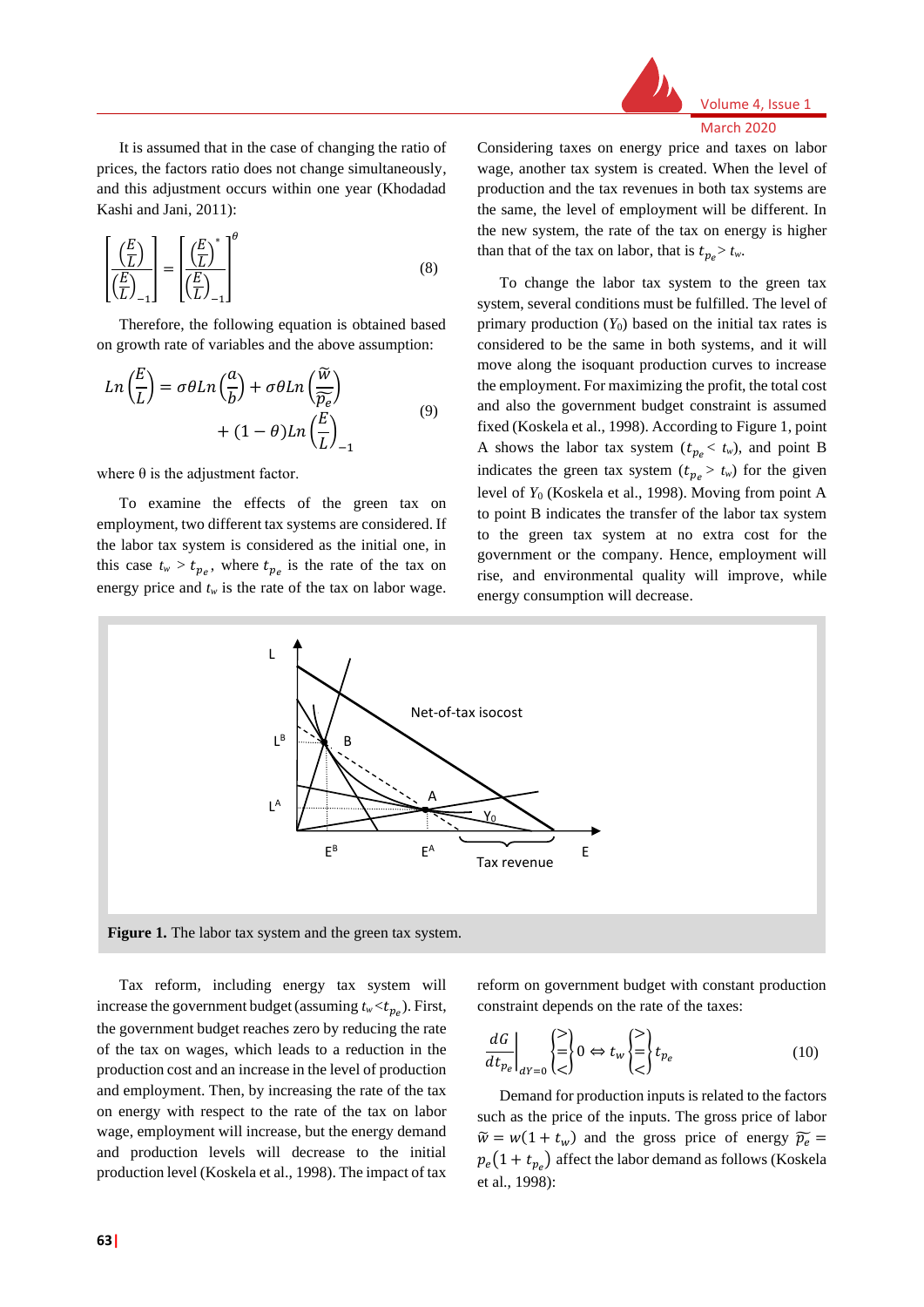$$
dL = \left[L_{\tilde{w}}(1 + t_w)w_{t_w} + L_{\tilde{w}}w\right]dt_w
$$

$$
+ \left[L_{\tilde{w}}(1 + t_w)w_{t_{p_e}}\right]
$$

$$
+ L_{\tilde{p_e}}p_e\right]dt_{p_e}
$$
(11)

where  $L_{\tilde{w}}$  is the change of labor demand relative to the gross wages,  $L_{\widetilde{p_e}}$  indicates the change of labor demand relative to the gross energy price,  $w_{t_w}$  represents the change of net wage relative to the rate of the tax on wages, and  $w_{t_{pe}}$  is the change of net wage relative to the rate of the tax on energy price.

Using price elasticities of labor demand, Equation (12) is obtained:

$$
dL = \frac{L}{(1+t_w)} \varepsilon_{L,\widetilde{w}} \left(1+\omega_{t_w}\right) dt_w
$$

$$
+ \frac{L}{\left(1+t_{p_e}\right)} \left[\varepsilon_{L,\widetilde{w}} \omega_{t_{p_e}}\right]
$$

$$
+ \varepsilon_{L,\widetilde{p_e}} \left| dt_{p_e} \right]
$$
(12)

where  $\varepsilon_{L,\widetilde{w}}$  is the elasticity of labor demand relative to the gross wages,  $\omega_{t_w}$  indicates the elasticity of the net wage relative to the rate of the tax on wages,  $\omega_{t_{p,q}}$  stands for the elasticity of the net wage relative to the rate of the tax on energy, and  $\varepsilon_L \bar{p}_e$  is the price elasticity of the labor demand with respect to the energy price.

According to the necessary conditions in moving from the labor tax system to the green tax system, the government fixed budget constraint is considered as follows:

$$
\left. \frac{dL}{dt_{p_e}} \right|_{dG=0} \begin{pmatrix} > \\ \equiv \\ < \end{pmatrix} 0 \Leftrightarrow \frac{\tau_{t_{p_e}}}{\tau_{t_w}} \begin{pmatrix} > \\ \equiv \\ < \end{pmatrix} \frac{\varepsilon_{L,\widetilde{w}} \omega_{t_{p_e}} + \varepsilon_{L,\widetilde{p_e}}}{\varepsilon_{L,\widetilde{w}} \left( 1 + \omega_{t_w} \right)} \tag{13}
$$

where  $\tau_{t_{pe}}$  is the elasticity of the tax revenue relative to the rate of the tax on energy, and  $\tau_{t_w}$  denotes the elasticity of the tax revenue relative to the rate of the tax on labor wage. This equation is used for the investigation of the effects of the rate of the energy tax on labor demand (Koskela et al., 1998).

Assuming zero budget changes and a primary production level, the government fixed budget constraint is expressed by:

$$
dG = G_{t_w}^* dt_w + G_{t_{pe}}^* dt_{p_e} = 0
$$
\n(14)

Therefore, the surplus revenue of the government as a result of higher taxes on energy should be used to reduce the rate of the tax on labor wages, so the amount of the government budget remains constant.  $G_{t_w}^*$  and  $G_{t_{pe}}^{*}$  in the above equation are given by:

$$
G_{t_{w}}^{*} = \frac{wL}{(1 + t_{w})} \Big[ 1 + \Big( t_{w} (1 + \varepsilon_{L, \tilde{w}}) + t_{p_{e}} \frac{p_{e} E}{wL} \varepsilon_{E, \tilde{w}} \Big) \Big]
$$
\n
$$
G_{t_{p_{e}}}^{*} = \frac{p_{e} E}{(1 + t_{p_{e}})} \Big[ 1 + \Big( t_{p_{e}} (1 + \varepsilon_{E, \widetilde{p_{e}}}) + t_{w} \frac{wL}{p_{e} E} \varepsilon_{L, \widetilde{p_{e}}} \Big) \Big]
$$
\n(16)

where  $\varepsilon_{L,\tilde{w}}, \varepsilon_{E,\tilde{w}}, \varepsilon_{E,\widetilde{p_e}},$  and  $\varepsilon_{L,\widetilde{p_e}}$  are the price elasticity of the labor demand relative to wages, the price elasticity of the energy demand with respect to wages, the price elasticity of the energy demand with respect to energy price, and the price elasticity of the labor demand with respect to the energy priced respectively. In this study, *W* is the net wage of the labor taxes, and *L* is the number of labors in year 2015.

#### **4. Data and Estimation Results**

In this work, the energy consumption of the industrial sector contains major oil products (kerosene, gas oil, liquefied petroleum gas (LPG), gasoline, and fuel oil), gas, electricity, and coal based on million barrels of oil equivalent. The price of energy is the weighted average price of the energy carriers based on the share in total energy consumption. Data on the employment are obtained from Plan and Budget Organization and the Statistical Center of Iran. For determining the rate of wages, the data on the annual per capita service compensation of the employees in industrial workshops with more than 10 workers are used. The real wage rate is obtained by consumer goods and service price index (CPI) available in the Central Bank of Iran. In this study, due to low power of labors in Iran, the net wage is considered to be exogenous. For calculating the price elasticity of labor and energy, the real value added (billion Rials) of the industrial sector is used.

The rate of the tax on labor wage is determined through the calculation of tax exemption and the available rates of Tax Organization of Iran. In Iran, energy subsidies are paid by the government, so it is used as a negative rate of the tax on energy. To calculate the subsidy of petroleum products, the difference between the price of their consumption in the industrial sector and the Persian Gulf FOB prices in 2015 is considered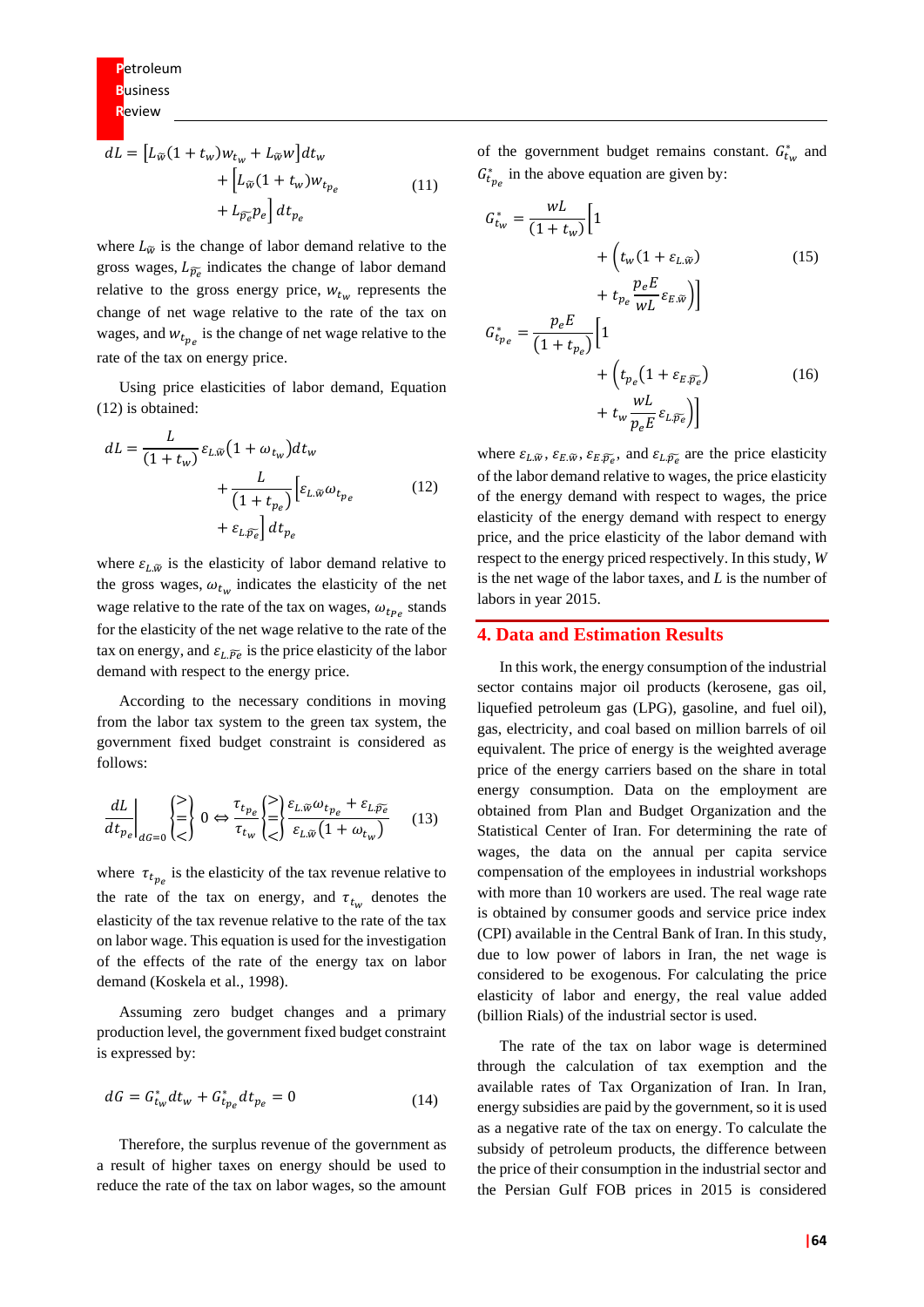

(available at energy balance sheet). To calculate the subsidy of natural gas, the difference between the price of its consumption in the industrial sector and the average global price of natural gas according to information from BP statistical review of 2015 is taken into account. The subsidy of coal is determined by the difference between the consumer price and the average price of the exported and imported coal in the industrial sector in 2015. The electricity subsidy is obtained from the difference between the average cost price of electricity and its consumer price in the industry sector.

The Augmented Dickey-Fuller unit root test (ADF) and Philips-Perron unit root test (PP) for the investigation of the stability of the variables are presented in Table 1.

|  |  |  |  |  | <b>Table 1.</b> Results of ADF and PP tests for the research variables at critical levels. |
|--|--|--|--|--|--------------------------------------------------------------------------------------------|
|--|--|--|--|--|--------------------------------------------------------------------------------------------|

|                                                      | <b>Amount of Dickey-Fuller</b>         | <b>Amount of Phillips-Perron</b> | <b>Critical Level Values</b> |         |         |  |
|------------------------------------------------------|----------------------------------------|----------------------------------|------------------------------|---------|---------|--|
| <b>Variables</b>                                     | <b>Statistics</b><br><b>Statistics</b> |                                  | 10%                          | $5\%$   | $1\%$   |  |
| $\left(\frac{E}{L}\right)$                           | $-1.77$                                | $-1.76$                          | $-2.61$                      | $-2.95$ | $-3.63$ |  |
| $\left(\frac{\widetilde{w}}{\widetilde{p_e}}\right)$ | $-2.87$                                | $-2.33$                          | $-2.61$                      | $-2.95$ | $-3.64$ |  |
| E                                                    | 0.14                                   | 0.142                            | $-2.61$                      | $-2.95$ | $-3.63$ |  |
| L                                                    | 0.48                                   | 0.30                             | $-2.61$                      | $-2.95$ | $-3.63$ |  |
| $\widetilde{w}$                                      | $-1.68$                                | $-2.30$                          | $-2.62$                      | $-2.95$ | $-3.65$ |  |
| $\widetilde{p_e}$                                    | $-2.07$                                | $-2.26$                          | $-2.61$                      | $-2.95$ | $-3.63$ |  |
| Y                                                    | $-0.74$                                | $-0.79$                          | $-2.61$                      | $-2.95$ | $-3.63$ |  |

Source: Research calculations in this work

According to Table 1, all the variables are nonstationary at various levels. Thus, the difference of variables has been used to make the data stationary. The results of Dickey-Fuller and Phillips-Perron test after one difference of the variables are presented in Table 2.

According to the results of the above table, all the variables are stationary in the first-order difference. Therefore, according to the Engel-granger test (EG) method, after estimating each model, the residuals are tested for possible cointegration between the variables. Based on the test results of the residual stationary test, there is no cointegration between the model variables.

The elasticity of the substitution of labor for energy in Iran's industrial sector from 1980 to 2015 has been estimated using the ordinary least squares method (OLS) as presented in Table 3.

$$
Ln\left(\frac{E}{L}\right) = -1.06 + 0.086 Ln\left(\frac{\tilde{w}}{\tilde{p_e}}\right) +
$$
  
0.83 Ln  $\left(\frac{E}{L}\right)_{-1}$  (17)

According to Equation (14), estimated parameters  $\sigma$ , *θ*, *a*, and *b* are expressed in:

 $1-\theta \approx 0.83 \implies \theta \approx 0.17$  $\sigma \theta = 0.086 \implies \sigma \approx 0.51$  $σθLn(a/b)=-1.06$ *a* ̂= 0.000004 *b* ̂= 0.999996

The elasticity of the substitution of labor for energy is estimated to be 0.48. It means that one percent increase (or decrease) in the labor demand (or energy) leads to the 0.48 percent decrease (or increase) in the energy demand (or labor).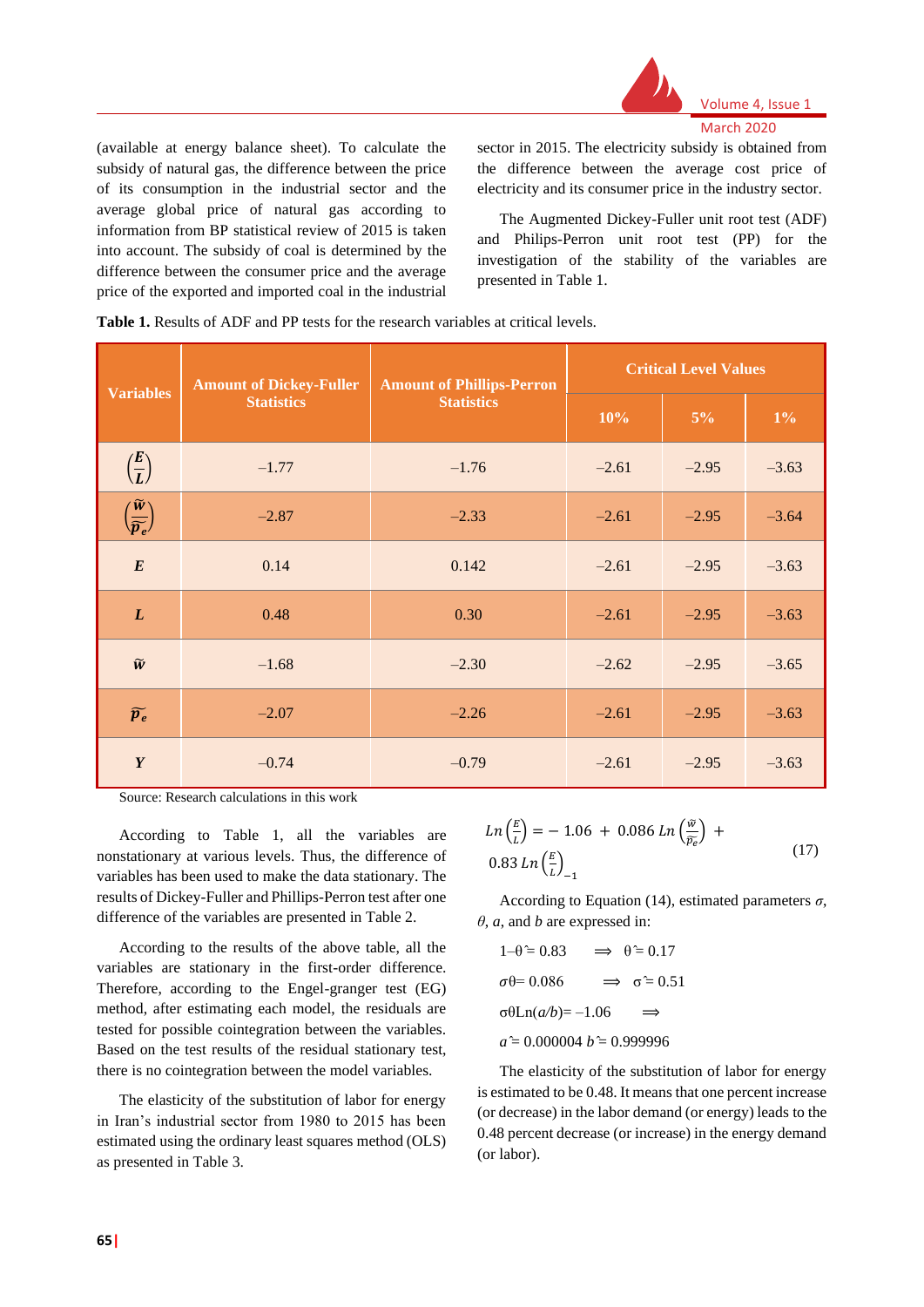|                                                       | <b>Amount of Dickey-Fuller</b> | <b>Amount of Phillips-Perron</b> | <b>Critical Level Values</b> |         |         |  |
|-------------------------------------------------------|--------------------------------|----------------------------------|------------------------------|---------|---------|--|
| <b>Variables</b><br><b>Statistics</b>                 |                                | <b>Statistics</b>                | 10%                          | $5\%$   | $1\%$   |  |
| $d\left(\frac{E}{L}\right)$                           | $-6.15$                        | $-6.14$                          | $-2.61$                      | $-2.95$ | $-3.63$ |  |
| $d\left(\frac{\widetilde{w}}{\widetilde{p_e}}\right)$ | $-4.58$                        | $-4.7$                           | $-2.61$                      | $-2.95$ | $-3.64$ |  |
| dE                                                    | $-5.69$                        | $-5.69$                          | $-2.61$                      | $-2.95$ | $-3.63$ |  |
| dL                                                    | $-4.09$                        | $-4.04$                          | $-2.61$                      | $-2.95$ | $-3.63$ |  |
| $d\widetilde{w}$                                      | $-4.02$                        | $-3.11$                          | $-2.62$                      | $-2.95$ | $-3.65$ |  |
| $d\widetilde{p_e}$                                    | $-4.64$                        | $-4.56$                          | $-2.61$                      | $-2.95$ | $-3.63$ |  |
| dY                                                    | $-3.73$                        | $-3.7$                           | $-2.61$                      | $-2.95$ | $-3.63$ |  |

**Table 2.** Results of ADF and PP test for the difference of the research variables.

Source: Research calculations in this work

| <b>Table 3.</b> Estimation results of the CES production function in the industrial sector. |  |
|---------------------------------------------------------------------------------------------|--|
|---------------------------------------------------------------------------------------------|--|

| <b>Parameter</b>                                                                                                                                                                   | $\alpha = \sigma \theta Ln\left(\frac{a}{b}\right)$ | $\alpha_1 = \sigma \theta$ | $\alpha_2 = (1-\theta)$ |  |  |
|------------------------------------------------------------------------------------------------------------------------------------------------------------------------------------|-----------------------------------------------------|----------------------------|-------------------------|--|--|
| <b>Quantity (probability level)</b>                                                                                                                                                | $-1.055856$<br>(0.1172)                             | 0.085664<br>(0.0593)       | 0.834165<br>(0.0000)    |  |  |
| $R^2 = 0.87$                                                                                                                                                                       | $F = 113.3$                                         |                            | $D - W = 2.26$          |  |  |
| Test results of residuals reliability<br>Dickey-Fuller statistic= $-6.55$<br>The critical level values at $1\%$ , 5%, and $10\%$ are $-3.63$ , $-2.95$ , and $-2.61$ respectively. |                                                     |                            |                         |  |  |

Source: Research calculations in this work

To calculate the price elasticities, the labor and energy demands have been estimated by the conditional demand functions of two inputs. The labor demand of the industrial sector is estimated using Equation (7). To solve the positive correlation between the error components, AR (1), AR (2), and MA (1) are imported in the demand function, and the result is given by:

| $L = 2448453 - 12431.75 \,\tilde{w} + 2.98 \,\tilde{p}_e$ |      |
|-----------------------------------------------------------|------|
| $+$ 4.11 Y + 268972.4 D                                   |      |
| $+ 1.24 AR(1)$                                            | (18) |
| $-0.82 AR(2)$                                             |      |
| $+ 0.93 MA(1)$                                            |      |

where *L* is the number of labors in the industry; *W* indicates the gross wages in the industry sector;  $P_e$ represents the gross price of energy; and *Y* is the total value added of industry. The result of the estimation after autocorrelation removal is presented in Table 4.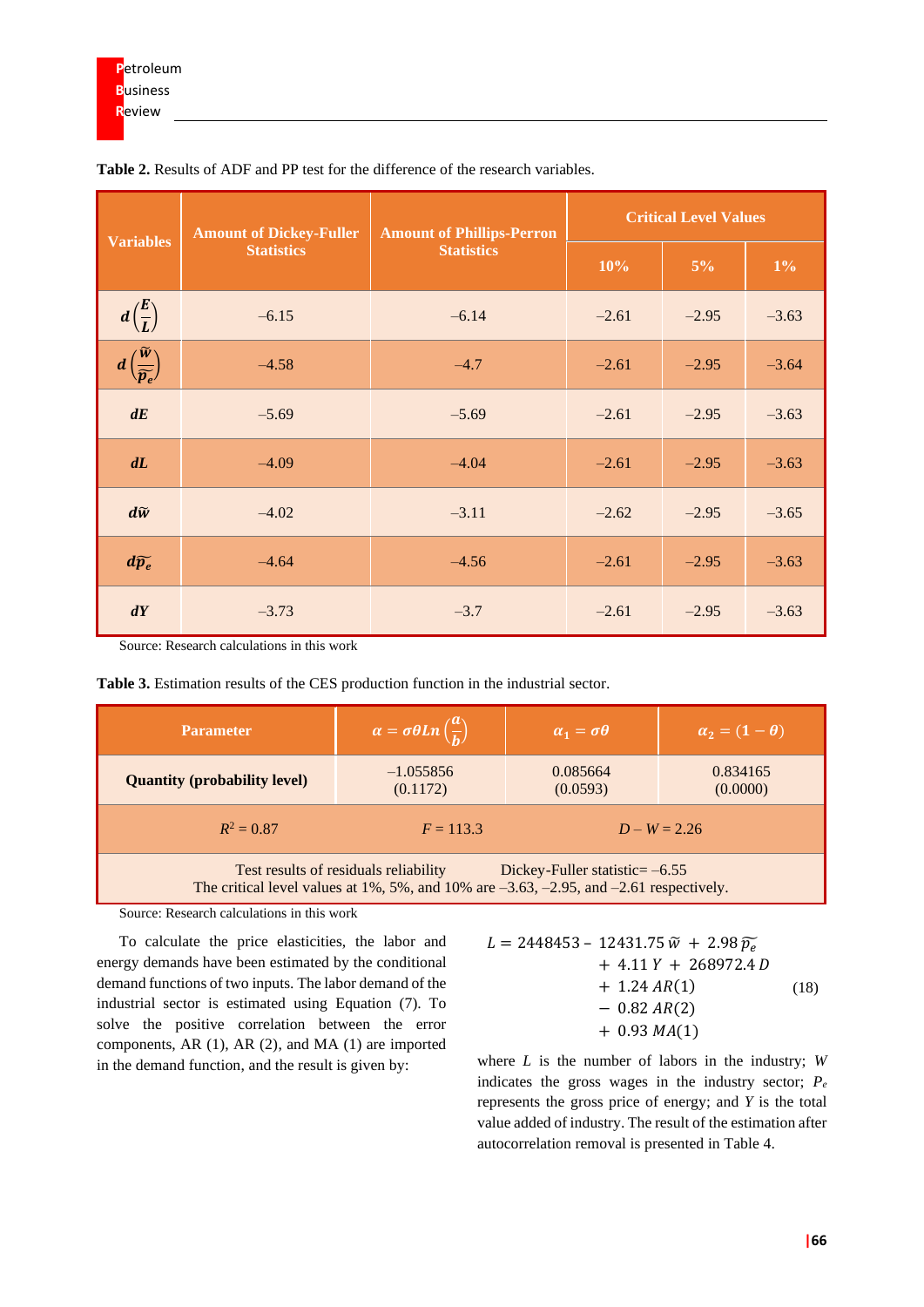

| <b>Parameter</b>                                                                                                                                                             | $\beta_0$           | $\beta_1$               | $\beta_2$           | $\beta_3$           | D                    | AR(1)               | AR(2)                  | MA(1)               |
|------------------------------------------------------------------------------------------------------------------------------------------------------------------------------|---------------------|-------------------------|---------------------|---------------------|----------------------|---------------------|------------------------|---------------------|
| <b>Quantity</b><br>$ $ (probability<br>level)                                                                                                                                | 2448453<br>(0.0000) | $-12431.75$<br>(0.0048) | 2.98020<br>(0.0001) | 4.10582<br>(0.0000) | 268972.4<br>(0.0762) | 1.23797<br>(0.0000) | $-0.82176$<br>(0.0001) | 0.93294<br>(0.0000) |
| $R^2 = 0.98$<br>$D - W = 2.12$<br>$F = 200.5413$                                                                                                                             |                     |                         |                     |                     |                      |                     |                        |                     |
| Test results of residuals reliability:<br>Dickey-Fuller statistic= $-6.31$<br>The critical level values at 15, 5%, and 10% are $-3.63$ , $-2.95$ , and $-2.61$ respectively. |                     |                         |                     |                     |                      |                     |                        |                     |

**Table 4.** Estimation results of the labor demand in the industry sector.

Source: Research calculations in this work

Then, using Equation (6), the energy demand has been estimated as follows:

 $E = 77.5 - 0.000221 \widetilde{p}_{e} - 0.065 \widetilde{w} +$  $0.00017 Y + 32.21 D + 1.83 AR(1) 0.95 AR(2) - 0.95 MA(1)$ (19)

where *E* is the energy consumption of the industry sector in terms of million barrels oil equivalent. To avoid the

positive correlation between the error components, AR (1), AR (2), and MA (1) are imported in the demand function (see Table 5). The results show that the value added of the industry sector and the increase in the energy price have a positive impact on labor demand, but the price of labor (wages) has a negative effect on labor demand in the industry sector. Furthermore, the value added of the industry sector has a positive impact, but the energy price has a negative impact on energy demand.

**Table 5.** Estimation results of the energy demand in the industry sector.

| <b>Parameter</b>                                                                                                                                                                    | Y <sub>0</sub>      | $\gamma_1$             | $\gamma_2$             | $\gamma_3$          | D                   | AR(1)               | AR(2)                  | MA(1)                  |
|-------------------------------------------------------------------------------------------------------------------------------------------------------------------------------------|---------------------|------------------------|------------------------|---------------------|---------------------|---------------------|------------------------|------------------------|
| <b>Quantity</b><br>(probability<br>level)                                                                                                                                           | 77.5223<br>(0.0223) | $-0.00022$<br>(0.0373) | $-0.06541$<br>(0.8461) | 0.00017<br>(0.0000) | 32.2144<br>(0.0758) | 1.82887<br>(0.0000) | $-0.95087$<br>(0.0000) | $-0.95506$<br>(0.0000) |
| $R^2 = 0.973$<br>$F = 1433.92$<br>$D - W = 2.079$                                                                                                                                   |                     |                        |                        |                     |                     |                     |                        |                        |
| Test results of residuals reliability<br>Dickey-Fuller statistic $= -5.57$<br>The critical level values at $1\%$ , 5%, and $10\%$ are $-3.63$ , $-2.95$ , and $-2.61$ respectively. |                     |                        |                        |                     |                     |                     |                        |                        |

Source: Research calculations in this work

To calculate the price elasticity, the results of the energy and labor demand estimates are used. In Table 6, term  $\frac{\partial x_i}{\partial x_i}$  $\frac{\delta x_i}{\delta p_j}$  is extracted from the demand for the inputs. The amount of the price  $(P_j)$  and the inputs  $(X_i)$  is considered once for 2015 and once again based on the average variables.

|  |  |  |  | Table 6. The price elasticities of the labor and energy in the industrial sector. |
|--|--|--|--|-----------------------------------------------------------------------------------|
|--|--|--|--|-----------------------------------------------------------------------------------|

| <b>Price Elasticity of Demand</b><br>$\partial x_i$ $p_i$<br>$\varepsilon_{ij} = \frac{\partial}{\partial p_i} x_i$        | <b>Average Price Elasticities</b><br>$(1980 - 2015)$ | <b>Price Elasticities</b><br>(2015)                       |
|----------------------------------------------------------------------------------------------------------------------------|------------------------------------------------------|-----------------------------------------------------------|
| $\varepsilon_{L,\widetilde{w}} = \frac{\partial L}{\partial \widetilde{w}} \cdot \frac{\widetilde{w}}{L}$                  | $\epsilon_{L\widetilde{w}} = -0.25$                  | $\mathbf{\varepsilon}_{L,\widetilde{\mathbf{w}}} = -0.21$ |
| $\mathcal{E}_{L,\widetilde{p_e}} = \frac{\partial L}{\partial \widetilde{p_e}} \cdot \frac{\widetilde{p_e}}{L}$            | $\mathcal{E}_{L, \widetilde{p_e}} = 0.11$            | $\mathcal{E}_L \widetilde{p_e} = 0.08$                    |
| $\label{eq:11} \varepsilon_{E,\widetilde{p_e}}=\frac{\partial E}{\partial \widetilde{p_e}}\cdot \frac{\widetilde{p_e}}{E}$ | $\mathcal{E}_{E,\widetilde{p_e}} = -0.24$            | $\mathcal{E}_{E \cdot \widetilde{p_e}} = -0.13$           |

Source: Research calculations in this work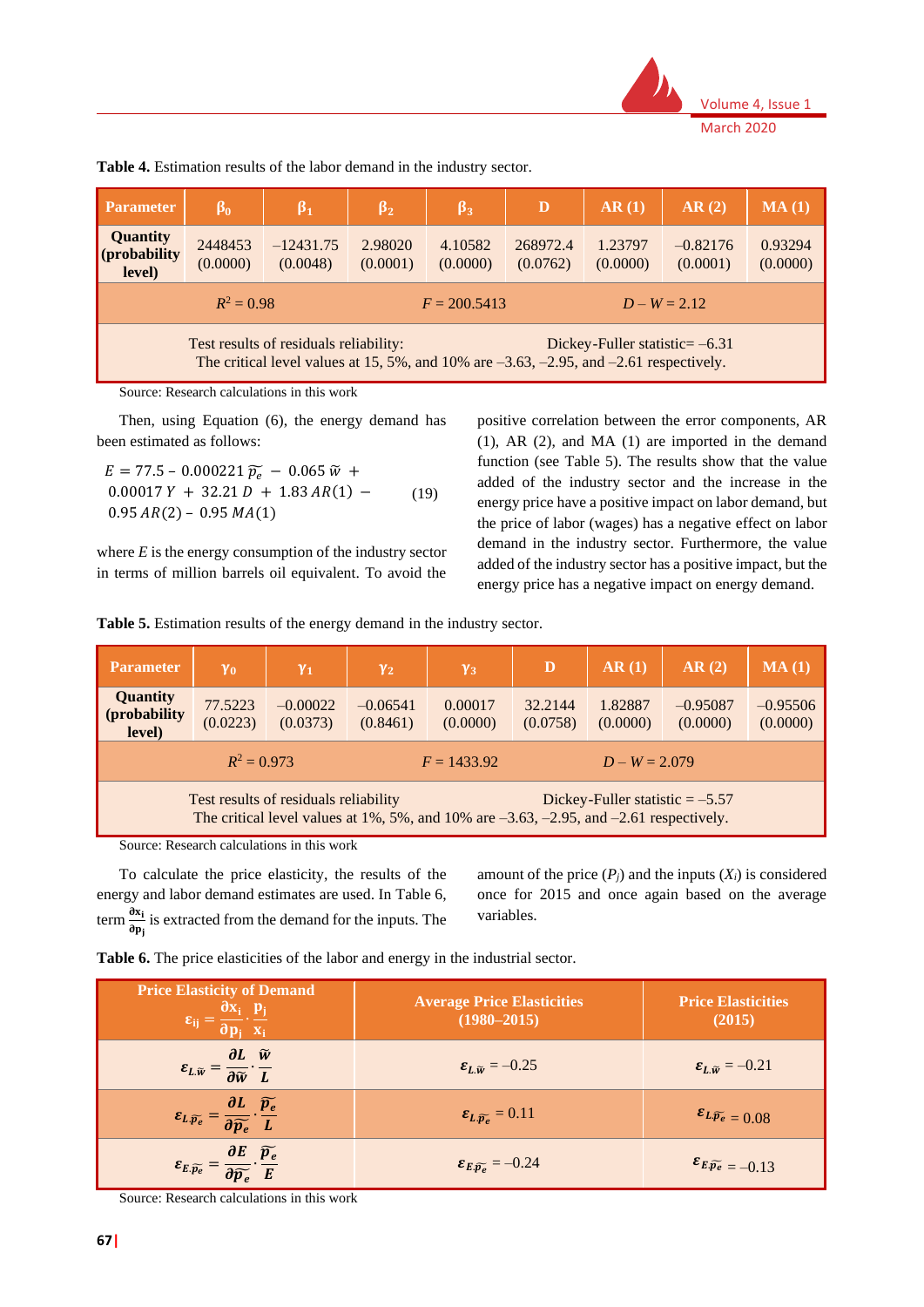**P**etroleum **B**usiness **R**eview

Then, whether higher taxes on energy will increase the government budget or not is investigated; in this condition, it is possible to reduce the rate of the tax on wages (Koskela et al., 1998).

$$
\left. \frac{dG}{dt_{p_e}} \right|_{dY=0} \begin{cases} \ge \\ \ge \\ \le \end{cases} 0 \Leftrightarrow t_w \begin{cases} \ge \\ = \\ \le \end{cases} t_{p_e} \tag{20}
$$

Considering the annual deductible and the rate of the income tax, the average rate of the tax on wage is calculated at 15%. Also, the average rate of energy subsidies (as the negative rate of the tax on energy) is calculated at about –73%. Thus, according to Equation (16), the rate of the tax on labor wages is higher than that of the tax on energy price (energy subsidies).

Therefore, Iran is in the labor tax system, and increasing the rate of the tax on energy price and decreasing the rate of the tax on wages lead to the same initial level of production while the government budget is fixed. Furthermore, it may be supposed that energy and labor are a substitute for each other in the industrial sector, and the labor demand is affected by the price of labor and the price of energy.

Based on the results, the rate of the tax on labor wages  $(t_w)$  is equal to 0.15, and the energy subsidy rates  $(t_{p_e})$  (as a negative tax rate) is equal to 0.73.  $P_e$  is the net price of the energy tax, which is realized with energy price index; *E* is the amount of energy consumption in terms of million barrels of oil equivalents in 2015. The estimation results of Equations (20) and (21) are as follows:

$$
G_{t_w}^* = 738953527.14\tag{21}
$$

$$
G_{t_{p_e}}^* = 403426376.66\tag{22}
$$

The ratio of tax income elasticity considering the rate of the tax on energy  $(\tau_{t_{p_e}})$  with respect to the ratio of the tax income elasticity considering the rate of the tax on wage  $(\tau_{t_w})$  is given by:

$$
\frac{\tau_{t_{p_e}}}{\tau_{t_w}} = \frac{\frac{G_{t_{p_e}}^*(1+t_{p_e})}{G}}{\frac{G_{t_w}^*(1+t_w)}{G}} = 0.128
$$
\n(23)

Then, the change of the labor demand relative to the rate of the energy tax is calculated as follow:

$$
\frac{dL}{dt_{pe}} = \frac{L}{(1+t_w)} \varepsilon_{L.\widetilde{w}} \frac{dt_w}{dt_{p_e}} + \frac{L}{(1+t_{p_e})} \varepsilon_{L.\widetilde{p_e}}
$$
\n(24)

Considering the government fixed budget constraint, the changes in the labor demand due to the rates of the energy tax can be calculated by:

$$
\left. \frac{dL}{dt_{pe}} \right|_{dG=0} \begin{pmatrix} > \\ = \\ < \end{pmatrix} 0 \Leftrightarrow \frac{\tau_{t_{pe}}}{\tau_{t_w}} \begin{pmatrix} > \\ = \\ < \end{pmatrix} \frac{\varepsilon_{L,\widetilde{p_e}}}{\varepsilon_{L,\widetilde{w}}} \tag{25}
$$

By combining the calculated equations, the result is expressed in Equation (26):

$$
\begin{aligned}\n\left(\frac{\tau_{t_{p_e}}}{\tau_{t_w}}\right) &= 0.128 &> -0.44 = \left(\frac{\varepsilon_{L,\widetilde{p_e}}}{\varepsilon_{L,\widetilde{w}}}\right) \Rightarrow \\
\left.\frac{dL}{dt_{p_e}}\right|_{dG=0} &> 0\n\end{aligned} \tag{26}
$$

Therefore, the change in the labor demand due to the change in the rate of the energy tax is positive. In other words, by increasing the rate of the tax on energy price and considering the government fixed budget constraint, the labor demand increases. In the transfer of the labor tax system to the green tax system, the first condition is that the production must be constant. According to the constant production and the total fixed cost, producers do not change the price of products (*P*). After increasing the rate of the tax on energy, the government budget increases, but it reaches the initial amount by reducing rate of the tax on the labor wage.

#### **5. Conclusions**

The green tax is expected to lead to the reduction in the energy consumption, environmental protection, and other related benefits. Regarding the double dividend hypothesis, the green tax may improve the employment by substituting labor for energy. The aim of this study is to assess the effects of the green tax implementation on employment, for the specific case of Iran's industrial sector.

In this study, using the CES production function, the elasticity of the substitution of labor for energy is investigated. Based on the data on Iran's industries from 1980 to 2015, the results show that the substitution of these two inputs is confirmed. Therefore, by an increase in the energy price in the industrial sector and replacing energy with labor, the energy consumption will decrease, and employment will improve. However, in the current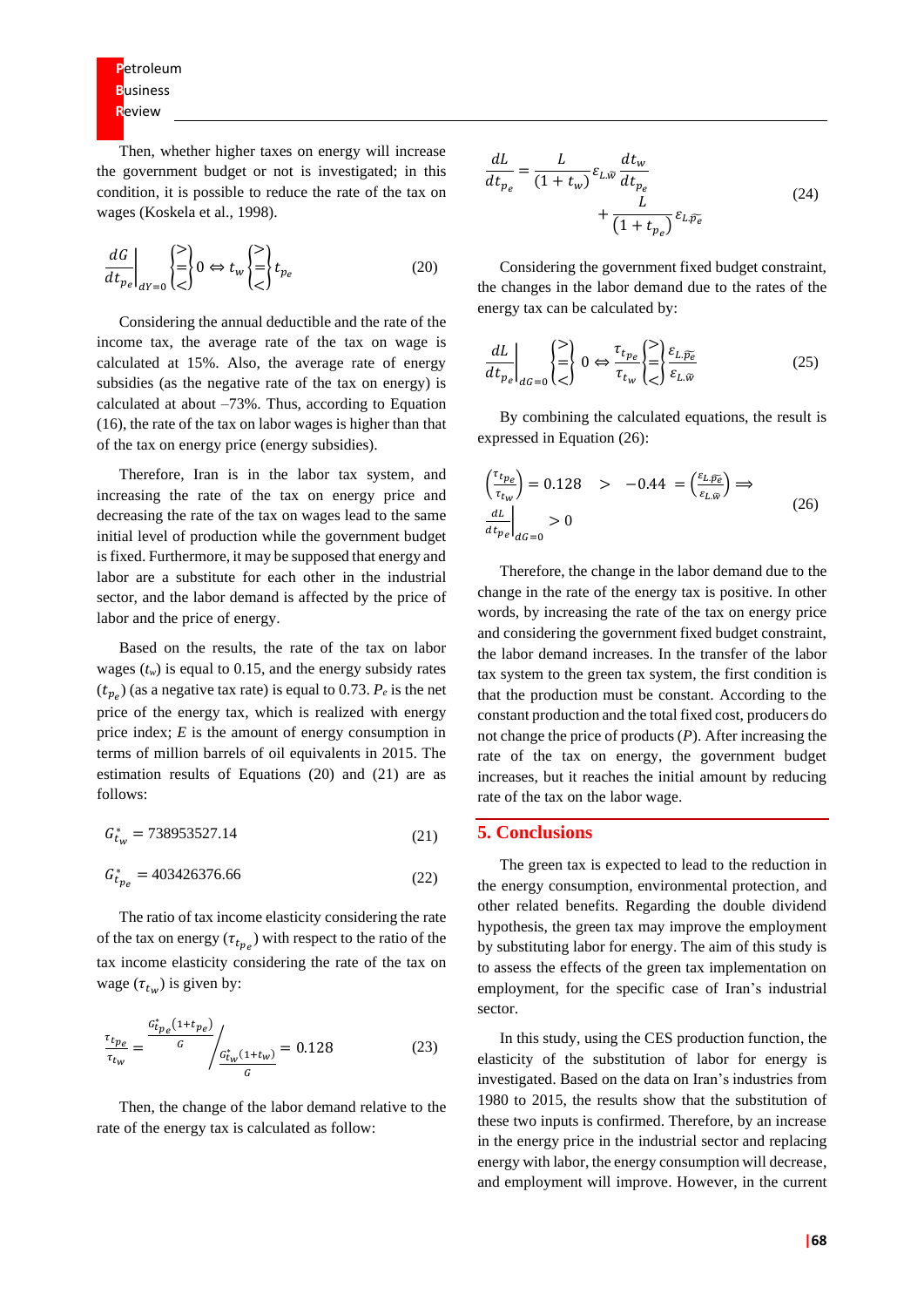

March 2020

Volume 4, Issue 1

situation and the recession crisis, it may lead to the reduction in production and the closure of industries, thereby causing further recession. Therefore, constant production and spending the government budget surplus on increasing employment are considered as a condition in the estimation. Then, the initial production can be reached by substituting tax rates.

The estimates of the labor demand function show that gross wages and gross energy price will affect the labor demand. Gross prices are also influenced by the tax rates. The results demonstrate that, under a taxation scheme that gives rise to a double dividend, the labor demand increases due to the increase in the rate of the energy tax and the government fixed budget.

Focusing on environmental problems caused by the indiscriminate use of energy and considering the issue of unemployment, the results of this study indicate positive effects of the green tax on employment. It is recommended that due to the low price of energy and the importance of natural resources in Iran, environmental policies such as the green tax should be implemented. For this purpose, the government should reduce energy subsidies and remove it gradually. It should be noted that based on Kuralbayeva (2019) lower public spending as a complementary policy to improve the effects of the labor market of the environmental tax reform in developing countries is likely to be unsuccessful. In this study, the entire industry sector has been studied, but it is better to examine all the subsections of different activities. The green reform, however, may lead to a change in social welfare in terms of income or life quality.

#### **References**

- Abdollah Milani, M. and Mahmoudi, A.R. (2010). The Environmental Taxes and their Distributive Effects (A Case Study of Iranian Oil Products). Tax Research, Vol. 18. No.8, pp. 153–176 (in Persian).
- Agnolucci, P. (2009). The Effect of the German and British Environmental Taxation Reforms: A Simple Assessment. Energy Policy, No. 37, pp. 3043–3051.
- Albert, M. and Meckl, J. (2001). Green Tax Reform and Two-Component Unemployment: Double Dividend or Double Loss? Journal of Institutional and Theoretical Economics, Vol. 157, pp. 265– 281.
- Amin Rashti, N. and Siami Araghi, E. (2012). Green Tax Effect on Unemployment (Case Study of the

Economic Cooperation Organization member States). Iranian Journal of Applied Economics, Vol. 3, No. 8, pp. 37–56 (in Persian).

- Anger, N., Bohringer, Ch., and Lange, A. (2006). Differentiation of Green Taxes: A Political-Economy Analysis for Germany. ZEW Discussion Papers, NO. 06–03.
- Asiae, M., Khiabani, N., and Mousavi, B.A. (2012). The Environmental Effects of the Omission of Energy Carriers Subsidies in Iranian Manufacturing Sector. Journal of Iranian Energy Economics, Vol. 1, No.4, pp. 1–24.
- Aydın, L. (2018). The Possible Macroeconomic and Sectoral Impacts of Carbon Taxation on Turkey's Economy: A Computable General Equilibrium Analyses. Energy and Environment, Doi.org/10.1177/0958305x18759920.
- Aziz, A.A. (2007). The Potential of Energy Substitution in the Industrial Sector. International Economic Conference on Trade and Industry.
- Bohringer, C., Ruocco, A., and Wiegard, W. (2001). Energy Taxes and Employment: A Do-it-yourself Simulation Model. ZEW Discussion Paper, No. 01–21.
- Bovenberg, A.L. and De Mooij, R.A. (1994). Environmental Levies and Distortionary Taxation. American Economic Review, Vol. 94, No. 4, pp. 1085–1089.
- Bovenberg, A.L. and Van Der Ploeg, F. (1998). Tax Reform, Structural Unemployment and the Environment. Scand. J. Economics, Vol. 100, No. 3, pp. 593–610.
- BP Statistical Review of World Energy (2015).
- Brik, A. and Michaelis, J. (2002). Employment and Growth Effects of Tax Reforms in a Growth-Matching Model. HWWA Discussion Paper, No. 208.
- Bye, B. (1996). Taxation Unemployment and Growth: Dynamic Welfare Effects of Green policies. Discussion Papers, No. 183.
- Carraro, C., Galeotti, M., and Gallo, M. (1996). Environmental Taxation and Unemployment: Some Evidence on the 'Double Dividend Hypothesis' in Europe. Journal of Public Economics, No. 62, pp. 141–181.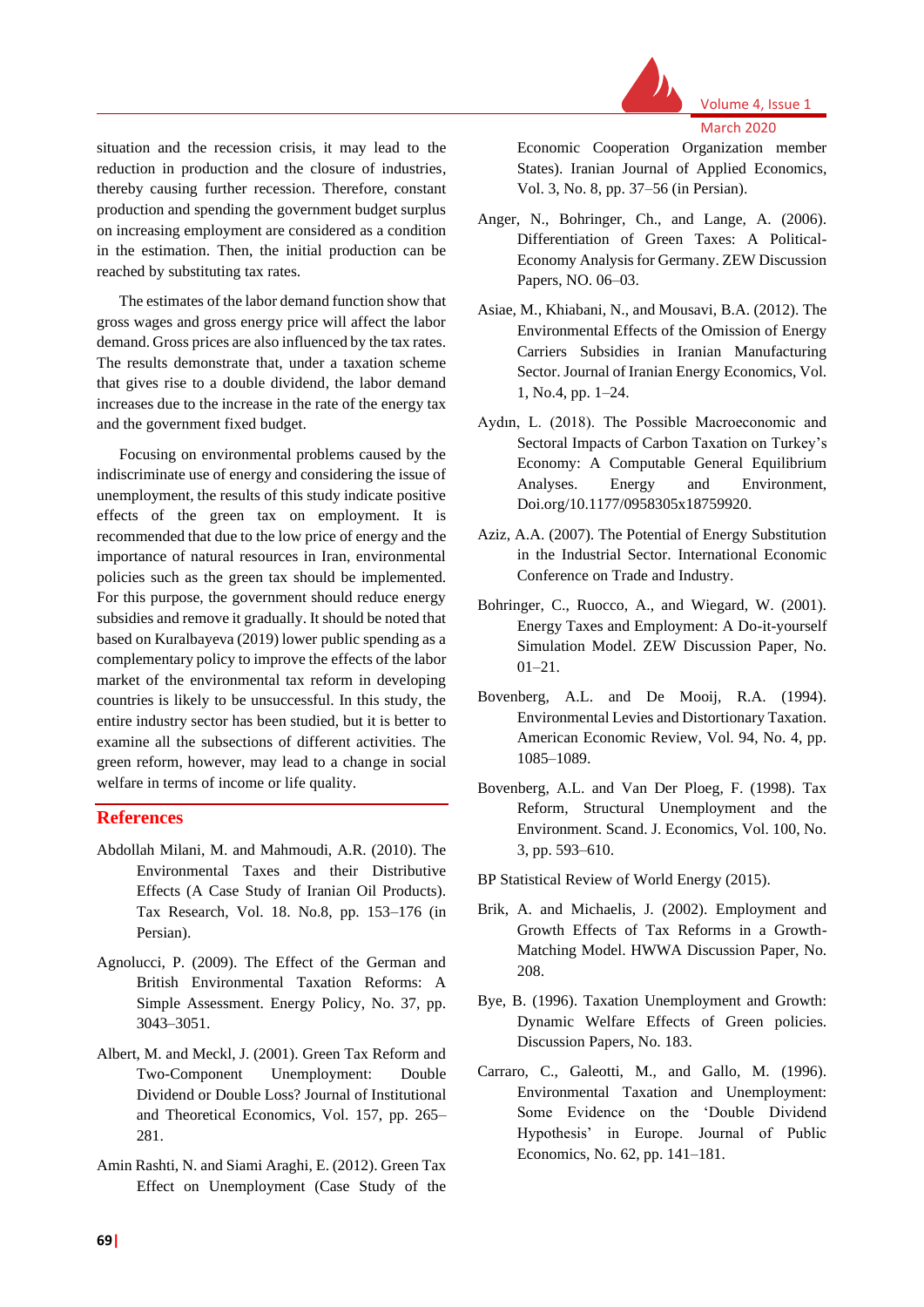- Eslamloeian, K. and Ostadzad, A.H. (2014). Estimating Elasticity of Substitution between Energy and other Inputs for Iran Using a Multi-Stage CES Production Function. Quarterly Journal of Applied Economics Studies in Iran, Vol. 3, No. 9, pp. 25– 47.
- European Union (2016). Implementing the Paris Agreement – Issues at Stake in View of the COP 22 Climate Change Conference in Marrakesh, European Parliament's Committee on the Environment, Public Health and Food Safety (ENVI), IP/A/ENVI/2016-11.
- Fan, X., Li, X., and Yin, J. (2019). Impact of Environmental Tax on Green Development: A Nonlinear Dynamical System Analysis. Plos one, No. 14(9), e0221264. doi: 10.1371/journal.pone.0221264.
- Freire-González, J.; Ho, M.S. (2018). Environmental Fiscal Reform and the Double Dividend: Evidence from a Dynamic General Equilibrium Model. Sustainability, 10, 501.
- Goldani, M. and Amadeh, H. (2014). Double Dividend Hypothesis in Green Taxes (A new Strategy to Manage Energy Consumption and Reduce Emissions of Industry) .10th International Energy Conference (in Persian).
- González, J. (2018). Environmental Taxation and the Double Dividend hypothesis in CGE Modelling Literature: A Critical Review, Journal of Policy Modeling, Volume 40, Issue 1, Pages 194–223. https://doi.org/10.1016/j.jpolmod.2017.11.002.
- Guillaume, D. and Zytek, R. (2010). The Economics of Energy Price Reform in the Islamic of Iran. IMF Country Report, No. 10/76.
- Haller, S., Hyland, M., and Murphy, L. (2013). Input and Fuel Substitution: Evidence from a Panel of Irish Manufacturing Firms. 13th IAEE European Conference.
- Hasanloo, S., Khalilian, S., and Amirnejad, H. (2012). Necessity of Apply Green Taxes, Environmental Taxes to Control and Reduce Environmental Pollution. The First Nation Conference on Policies Toward Sustainable Development (in Persian).
- Holmlund, B. and Kolm, A.S. (2000). Environmental Tax Reform in a Small Open Economy with Structural Unemployment. International Tax and Public Finance, Vol. 7, pp. 315–333.
- Iran Energy Balance Sheet. (1980–2015). Ministry of Energy, Iran.
- Ivanova, Y. (2017). The Green Economy model: A Promise or a Reality for the Latin-American Countries? International Politics Reviews, Vol 5, Issue 1, pp. 13–20.
- Jamshidi, R., Baherman, R., Younesi, N., and Jamshidi, H. (2012). Environmental Tax (Green Tax) Why? The First Regional Congress of New Approaches to Accounting and Auditing (in Persian).
- Karlygash, K. (2018). Environmental Taxation, Employment and Public Spending in Developing Countries. Environmental and Resource Economics, vol. 72(4), pp 877–912.
- Kemfert, C. (1998). Estimated Substitution Elasticities of a Nested CES Production Function Approach for Germany. Energy Economics, Vol. 20, pp. 249–264.
- Khodadad Kashy, F. and Jani, S. (2011). Dynamic Analysis of Producers' Behavior in Using Factors on the Bases of Two Level CES Production Function with an Emphasize on Energy Consumption Pattern Improvement in Production and Employment. Quarterly Energy Economics Review, Vol. 8, No.30, pp. 97–124 (in Persian).
- Kim, J. and Heo, E. (2013). Asymmetric Substitutability between Energy and Capital: Evidence from the Manufacturing Sectors in 10 OECD Countries. Energy Economics, Vol. 40, pp. 81–89.
- Kirchgassner, G., Mullerand, U., and Savioz, M. (1998). Ecological Tax Reform and Involuntary Unemployment: Simulation Results for Switzerland. Swiss Journal of Economics and Statistics, Vol. 134, No.3, pp. 329–353.
- Koetse, M.J., De Groot, H.L.F., and R.J.G.M. Florax, R.J.G.M(2006). Capital-Energy Substitution and Shifts in Factor Demand: A Meta-Analysis. Tinbergen Institute Discussion Paper.
- Koskela, E., Schob, R., and Sinn, H.W. (1998). Pollution, Factor Taxation and Unemployment. International Tax and Public Finance, Vol. 5, No. 3, pp. 379–396.
- Koskela, E., Schob, R., and Sinn, H.W. (1999). Green Tax Reform and Competitiveness. NBER Working Paper, No. 6922.
- Kumbaroglu, G.S. (2003). Environmental Taxes and Economic Effects: A Computable General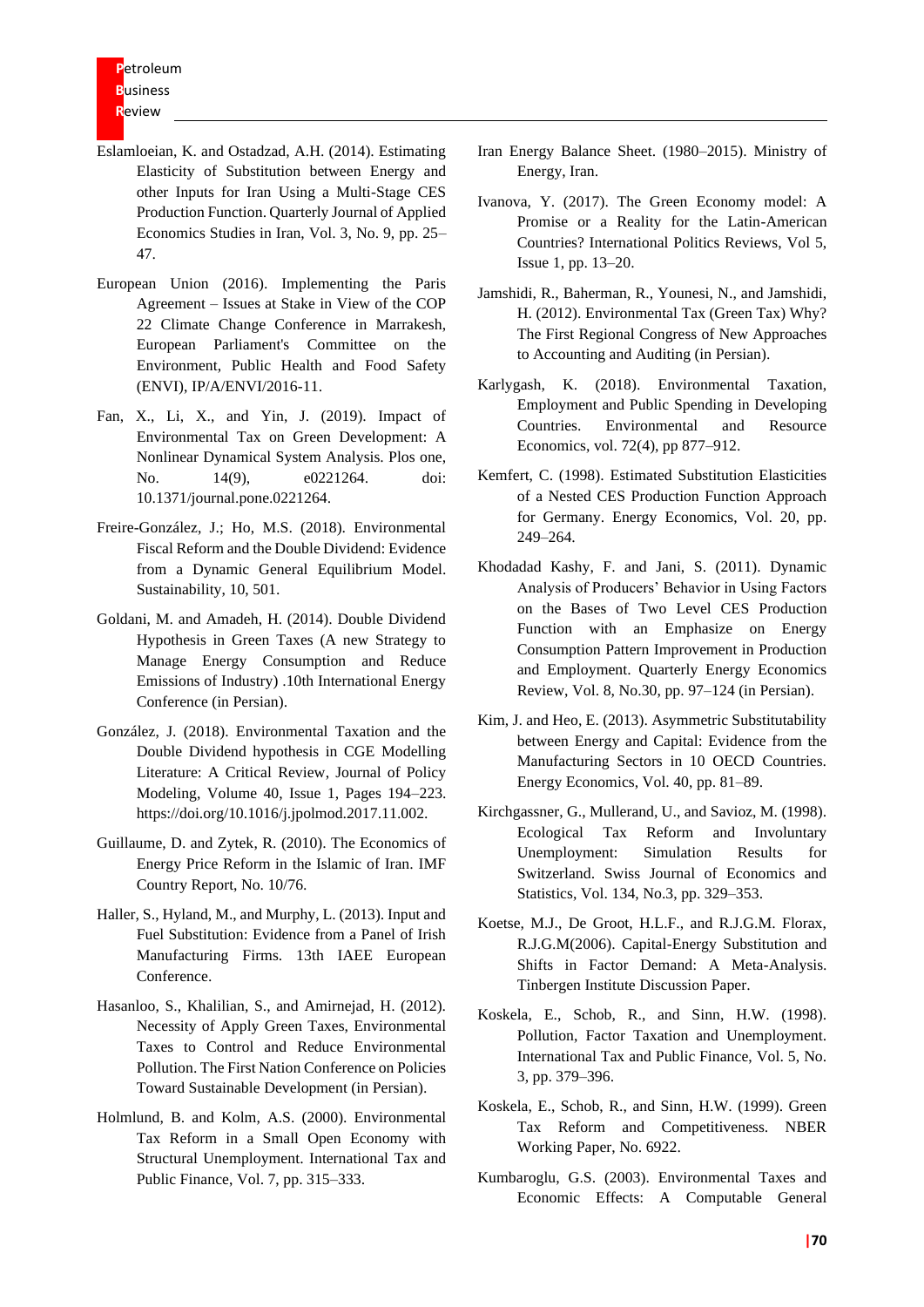

Equilibrium Analysis for Turkey. Journal of Policy Modeling, Vol. 25, pp. 795–810.

- Kuper, G.H. (1996). The Effects of Energy Taxes on Productivity and Employment: The Case of the Netherlands. Resource and Energy Economics, Vol. 18, pp. 137–159.
- Kuralbayeva, K. (2013). Effects of Carbon Taxes in an Economy with Large Informal Sector and Ruralurban Migration. OxCarre Research Paper, No. 125.
- Kuralbayeva, K. (2019). Environmental Taxation, Employment and Public Spending in Developing Countries. Environ Resource Econ 72, 877–912 (2019). https://doi.org/10.1007/s10640-018-0230- 3
- Ma, H., Oxley, L., Gibson, J., and Kim, B. (2008). China's Energy Economy: Technical Change, Factor Demand and Interfactor/Interfuel Substitution. Energy Economics, Vol. 30, pp. 2167–2183.
- Maxim, M.R., K. Zander, K., and Patuelli, R. (2019). Green Tax Reform and Employment Double Dividend in European and Non-European Countries: A Meta-Regression Assessment. International Journal of Energy Economics and Policy, No. 9(4), pp. 342–355.
- Miguel, C. and Manzano, B. (2011). Gradual Green Tax Reforms. Energy Economics, No. 33, pp. 550– 558.
- Mirhosseini, S., Mahmoudi, N., and Pourali Valokolaie, N. (2017). Investigating the Relationship between Green Tax Reforms and Shadow Economy Using a CGE Model - A Case Study in Iran. Iranian Economic Review, 21(1), 153–167.
- Nicolau, M. (2010). The Influence of Taxation on Energy Products Price and Consequences on the Global Economy. Euro Economica, Vol. 24, No.1, pp. 98–108.
- Pajooyan, J. and Amin Rashti, N. (2007). The Green Taxes, With Emphasizes on Gasoline Consumption. Economic Research Review, Vol. 7, No.1, pp. 15–44 (in Persian).
- Pajooyan, J. and Moeen Neamati, H. (2010). Evaluating the Environmental and Economic Impacts of Carbon Tax by Using the (CGE) Model. Quarterly Iranian Journal of Applied Economics, Vol. 1, No. 1, pp. 1–30 (in Persian).
- Paytakhti Oskooe, S.A. and Nahidi, M.R. (2008). Environmental Taxes (Green Taxes): Theoretical Foundations and Experiences. Sixth Conference of Agricultural Economics (in Persian).
- Paytakhti Oskooe, S.A. and Tabaqchi Akbari, L. (2012). Green Taxes: Study of the Theoretical Foundations and Experiences and Welfare and Environmental Effects. The First International Conference on Management, Innovation and National Production (in Persian).
- Prywes, M. (1986). A Nested CES Approach to Capital-Energy Substitution. Energy Economics, Vol. 8, pp. 22–28.
- Sedehi1, R.and Esfahanian, H. (2019). The Effect of Green Taxes on Labor Productivity in the Iranian Economy. Iran. Econ. Rev. Vol. 23, No. 4, 2019. pp. 1041–1055.
- Seyedin, S.S. (2012). Management of the Environment through Green Taxes and its Impact on the Improvement of Environmental and Welfare Indicators Case Study: Mashhad. The First National Conference on Environmental Protection and Planning (in Persian).
- Smyth, R., Narayan, P.K., and Shi, H. (2011). Substitution between Energy and Classical Factor Inputs in the Chinese Steel Sector. Applied Energy, Vol. 88, pp. 361–367.
- Stern, D.I. (1993). Energy and Economic Growth in the USA: A Multivariate Approach. Energy Economics, Vol. 15, pp. 137–150.
- Stern, D.I. (2004). Energy and Economic Growth. Rensselaer Working Paper, No. 0410.
- The Economic Statistics, (1980–2015). Central Bank of Iran. https://www.cbi.ir/section/1378.aspx.
- The Statistical Yearbook of Iran, (1980–2015). Statistical Center of Iran. https://www.amar.org.ir/english/Iran-Statistical-Yearbook
- Thompson, H. (2010). Energy Substitution, Production, and Trade in the US AUWP.
- Tullock, G. (1967). The Welfare Costs of Tariffs, Monopolies, and Theft. Western Economic Journal, 5:3, pp. 224–232.
- Zha, D. and Ding, N. (2014). Elasticities of Substitution between Energy and non-Energy Inputs in China